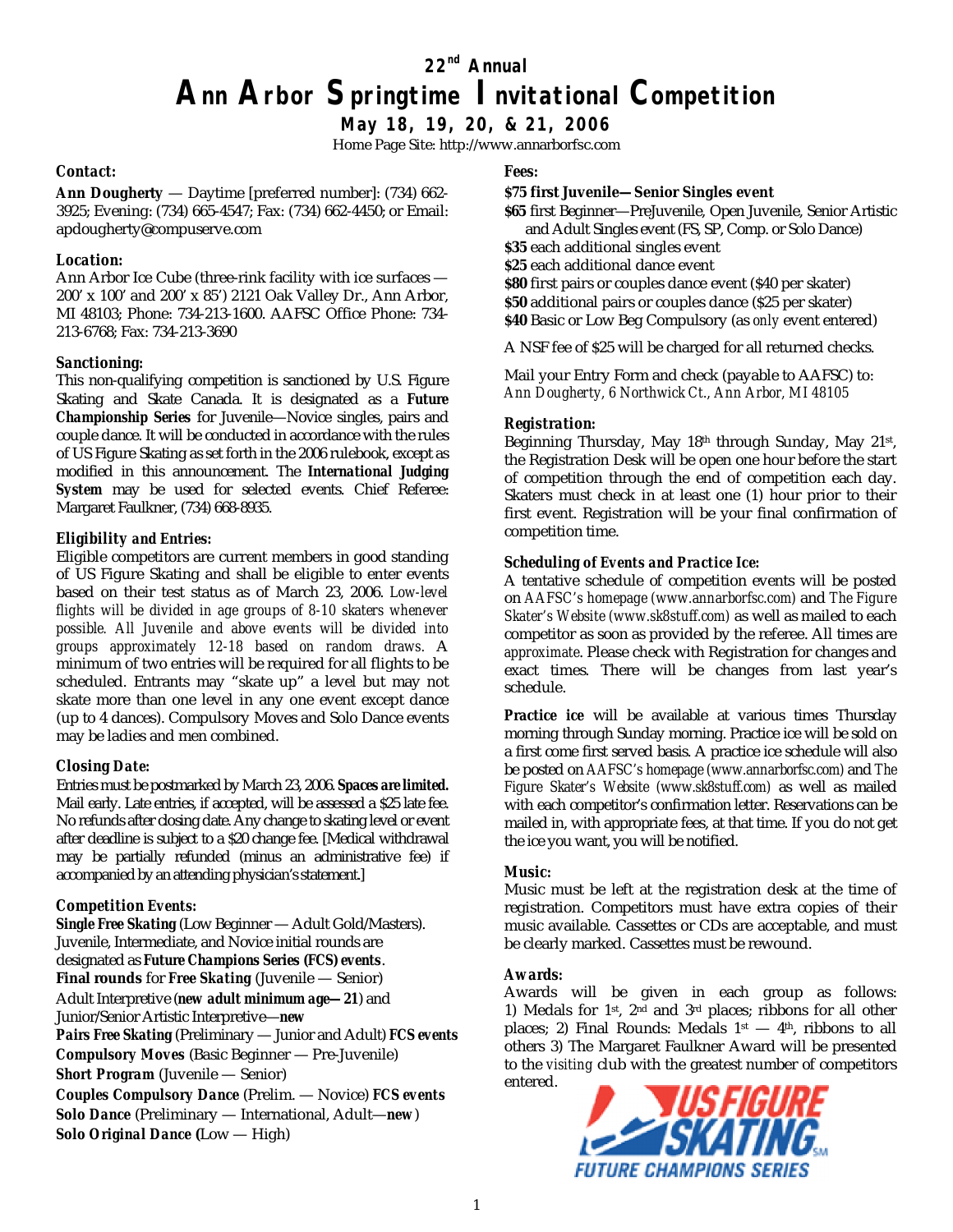# **Single Free Skating**

*\*\*\* Final Rounds for Juvenile through Senior FS Events \*\*\**

*(Qualifying round is free skating only. Short Program is a separate event. IJS may be used for selected events)*

*\*Juvenile-Novice initial rounds will be Future Champion Series events\**

**Program requirements not specified below are defined in rules 3630 - 3820**

**Low Beginner: 1½ minutes 3721**

Must not have passed the Pre-Preliminary Free Skating test or its equivalent. May include any half revolution jumps plus Salchow, toe-loops and half-loops. May not include flying spins, combination spins or backspins.

**High Beginner: 1½ minutes 3721** Must not have passed the Pre-Preliminary Free Skating test or its equivalent. May include any half revolution jumps plus Salchow, toe-loops, half-loops and loops. May not include flying spins.

**Pre-Preliminary Limited: 1½ minutes 3711** Must have passed the Pre-Preliminary Free Skating test & no higher. May not include Axels, double jumps, or flying spins.

**Preliminary Limited: 1½ minutes 3701** Must have passed the Preliminary Free Skating test & no higher. May include Axels. May not include double jumps or flying spins.

**Preliminary: 1½ minutes 3701** Must have passed the Preliminary Free Skating test & no higher.

**Pre-Juvenile: 2 minutes 3691** Must have passed the Pre-Juvenile Free Skating test & no higher.

**Open Juvenile: 2¼ minutes 3681** Must be **13** years old or older as of closing date. Must have passed the Juvenile Free Skating test & no higher.

**Juvenile: 2¼ minutes 3681** Must not have reached the age of **13** years old as of the closing date. Must have passed the Juvenile Free Skating test & no higher.

**Intermediate: 2½ minutes 3672** Must have passed the Intermediate Free Skating test & no higher.

**Novice: Ladies - 3 minutes; Men - 3½ minutes 3663** Must have passed the Novice Free Skating test & no higher.

**Junior: Ladies - 3½ minutes; Men - 4 minutes 3653** Must have passed the Junior Free Skating test & no higher.

**Senior: Ladies - 4 minutes; Men - 4½ minutes 3643** Must have passed the Senior Free Skating test.

**Junior/Senior Artistic Interpretive: 3-4 minutes** *\*\*NEW\*\**

Must have passed at least the Junior Free Skating test. Ladies and men may skate together. The following regulations are in effect:

- 1. No triple jumps permitted and no combination jumps. Jump sequences allowed only if the music dictates.
- 2. No "theme" costumes or props.
- 3. Vocal music is allowed but not preferred since the idea is to interpret the music and not the words.
- 4. Two marks will be given. The first mark will reflect the balance of the elements, variety, uniqueness, sureness and flow of edge, ice coverage. The second mark will reflect how the elements fit the music selected in an artistic manner with the interpretation of the musical phrases of utmost consideration.

The purpose is to encourage skaters to continue in the sport who do not wish to perform a competition program but who would enjoy competing without the stress of the high level technical merit required for qualifying events.

The event will be judged with emphasis on the artistic interpretation of the music chosen and not on the difficulty of the elements skated. Programs should be balanced with a variety of jumps, spins, moves in the field footwork and step sequences including connecting steps. *This is not a showcase event.*

#### **Adult:**

Open to skaters who are **21** years old or older. **Categories and tests passed as follows**:

**Adult Interpretive: max: 1 min 40 sec 3821** Open to all adult skaters. No Axels or multirevolution jumps. No props on the ice.

- **Pre-Bronze: max: 1 min 40 sec 3806** Must have passed Adult Pre-Bronze Free Skating Test & no higher than Pre-Preliminary Free Skating Test.
- **Bronze: max: 1 min 40 sec 3801** Must have passed Adult Bronze Free Skating Test & no higher than Preliminary Free Skating Test.
- **Silver: max: 2min 10 sec 3791** Must who have passed Adult Silver Free Skating Test & no higher than Juvenile Free Skating Test.

**Gold/Masters Novice: max: 3 min 10 sec 3781, 3771** Must have passed Adult Gold Free Skating Test & no higher than the Novice Free Skating Test.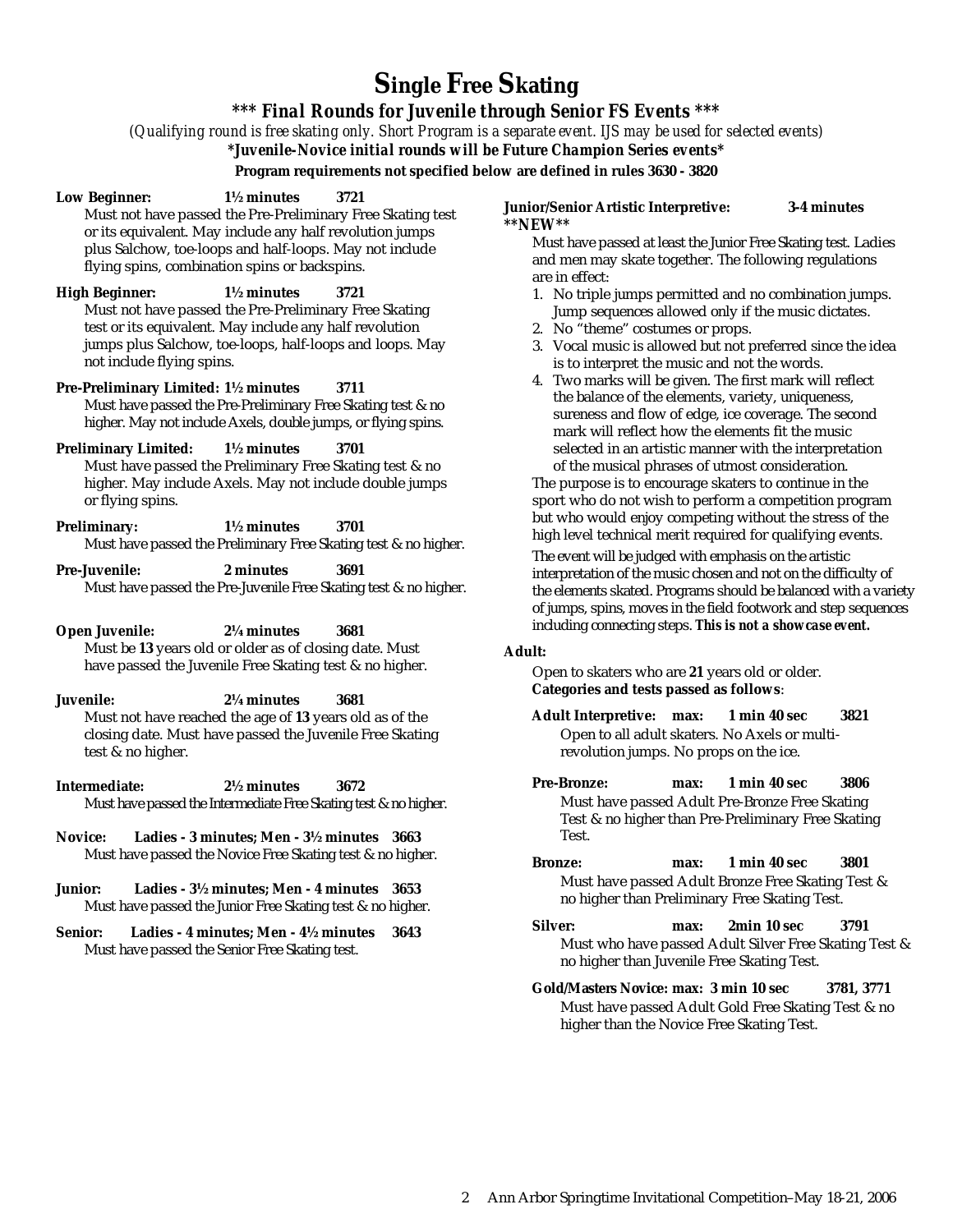# **Pairs Free Skating**

**Balanced program requirements as defined in 4030 - 4125**

**Preliminary 1½ minutes 4101** Must have passed the Preliminary Pair test & no higher. **Pre-Juvenile 2 minutes 4091** Must have passed the Preliminary Pair test & no higher. **Juvenile: 2½ minutes 4081** Must have the Juvenile Pair test & no higher. **Intermediate: 3 minutes 4071** Must have passed the Intermediate Pair test & no higher. **Novice: 3½ minutes 4062** Must have passed the Novice Pair test & no higher **Adult: max: 3:40 minutes 4125, 4123, 4121, 4111** No test requirements.

### **Compulsory and Short Program**

**NOTE: Test requirements are the same as listed under Single Free Skating Events**

Beginner through Pre-Juvenile Compulsory events will be skated on one-half (½) of the ice surface. Moves must be skated exactly as stated and may be skated in any order. There must be no change of foot between jumps in a combination jump. An Axel is considered a single jump. If a program exceeds the time limit, that portion of the program will not be judged*. All times listed are maximum.* All moves in all levels are to be connected in a free flowing presentation. Excessive footwork and added elements will be penalized. Spin revolutions must be in position to be counted.

### **Compulsory Events** (no music)

**Basic Beginner: 1 minute** Open to skaters who have passed no higher than Basic Skills Badge 8 or its equivalent. Skating groups will be divided by age.

- 1. Bunny Hop
- 2. 3-turn sequence
- 3. Forward and backward crossovers (minimum 4 each foot)
- 4. Any stop

**Low Beginner**: **1 minute**

- 1. 1/2 revolution jump
- 2. Toe-loop
- 3. Two-foot spin (minimum 3 revolutions)
- 4. Lunge

**High Beginner**: **1 minute**

- 1. Waltz jump
	- 2. Salchow jump
	- 3. Half-flip or half-Lutz jump
- 4. Upright scratch spin [forward] (min. 3 revs)
- 5. Forward spiral

#### **Pre-Preliminary Limited**: **1¼ minute**

- 1. Flip jump
- 2. Single-single jump combination (no Axel)
- 3. Loop jump
- 4. Sit spin [forward] (minimum 3 revolutions)
- 5. Forward outside edge spiral

### **Preliminary: 1½ minutes**

- 1. Single jump (may not be repeated)
- 2. Single-single jump combination
- 3. 1-foot backspin (position optional, may not commence with a jump, minimum 3 revs)
- 4. Edge spiral, spread eagle or Ina Bauer
- 5. Step sequence

**Pre-Juvenile: 1½ minutes**

- 1. Single or double jump (may not be repeated)
	- 2. Single-single jump combination (must include loop)
	- 3. Combination spin with 1 change of foot, no change of position (may not commence with a jump, minimum 4 revolutions each foot)
- 4. Solo spin (may not commence with a jump, minimum 4 revolutions in position)
- 5. Step sequence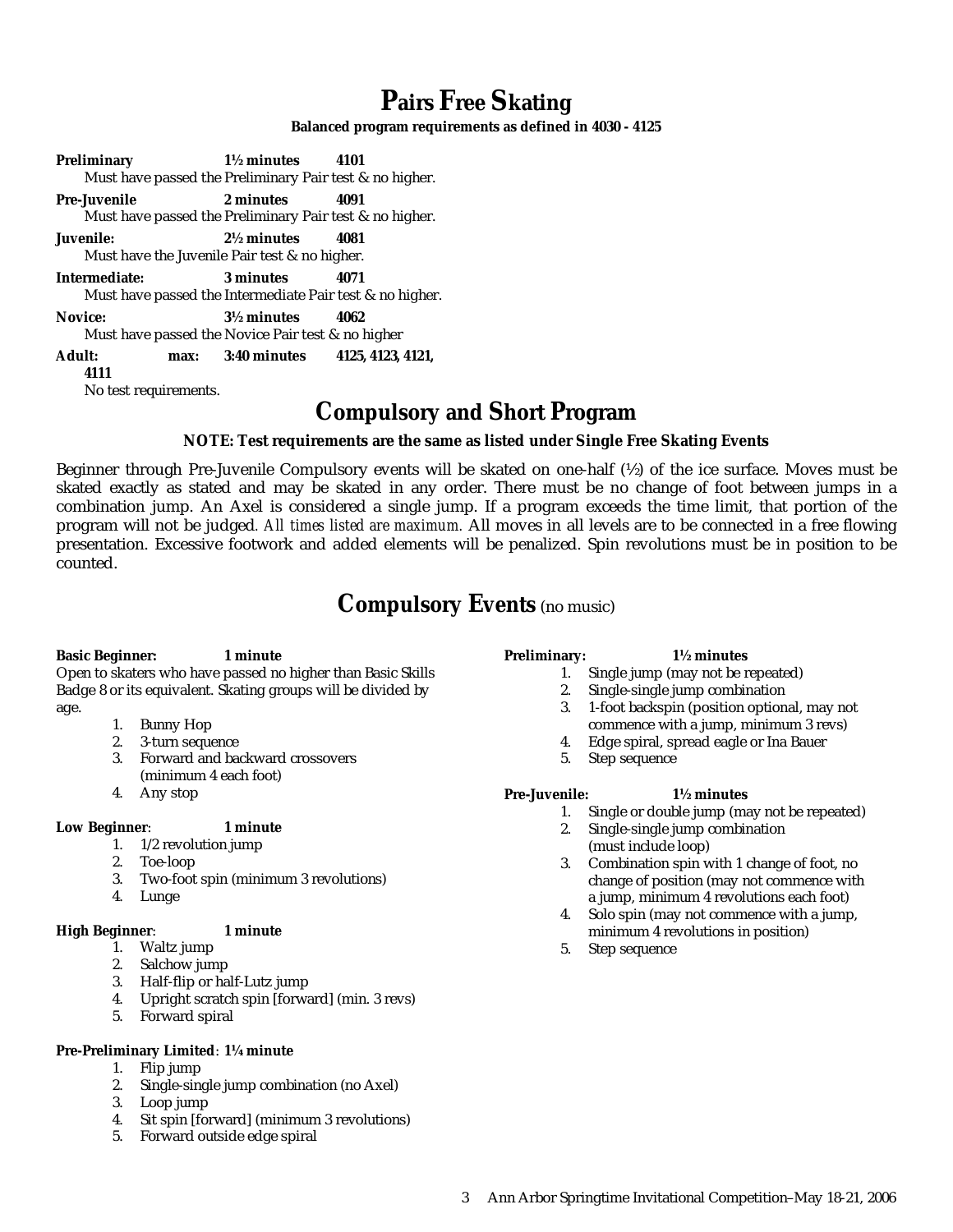### **Short Programs** (with music)

### **Additional program requirements as defined in 3610 -3621**

**Open Juvenile Short Program: 2 minutes**

- 1. Jump combination two single jumps or one double jump and one single jump
- 2. Axel (may not be repeated)
- 3. Solo Jump single jump, double toe-loop jump or double Salchow jump (may not be repeated)
- 4. Solo spin— minimum 4 revolutions in position (may not be commenced with a jump)
- 5. Spin combination only one change of foot and at least one change of position (4 revs each foot)
- 6. Step sequence —straight line, circular, or serpentine

**Intermediate Short Program: 2 minutes** As stated by the 2006 US Figure Skating Rulebook (**3671**)

**Junior Short Program: 2 min 50 sec**

As stated by the 2006 US Figure Skating Rulebook (**3651, 3652**) *Elements to be skated will be for the 2006-07 competitive season*

**Juvenile Short Program: 2 minutes**

- 1. Jump combination one double jump and one single jump or two double jumps
- 2. Axel (may not be repeated)
- 3. Solo Jump double jump (may not be repeated)
- 4. Solo spin minimum 4 revolutions in position (may not be commenced with a jump)
- 5. Spin combination only one change of foot and at least one change of position (4 revs each foot)
- 6. Step sequence straight line, circular, or serpentine

**Novice Short Program: 2 min 30 sec** As stated by the 2006 US Figure Skating Rulebook (**3661, 3662**)

**Senior Short Program: 2 min 50 sec** As stated by the 2006 US Figure Skating Rulebook (**3641, 3642**)

# **Solo Dance and Solo Original Dance**

Each dance is a separate event. Solo dance will be two patterns only and is open to men and ladies. The dances you wish to enter may be selected from those listed, in your present level, and/or from one level higher. Awards will be presented for each individual dance event. Up to 4 dances may be chosen.

**Preliminary**: May have passed all Preliminary dances but not all Pre-Bronze dances.

*Dance events:* Dutch Waltz, Rhythm Blues, Canasta Tango

**Pre-Bronze**: May have passed all Pre-Bronze dances but not all Bronze dances.

*Dance events:* Cha-Cha, Fiesta Tango, Swing Dance

**Bronze**: May have passed all Bronze dances but not all Pre-Silver dances.

*Dance events:* Willow Waltz, Ten Fox, Hickory Hoedown.

**Pre-Silver**: May have passed all Pre-Silver dances but not all Silver dances.

*Dance events:* Fourteen-Step, European Waltz, Foxtrot.

**Silver:** May have passed all Silver dances but not all Pre-Gold dances.

*Dance events:* American Waltz, Rocker Foxtrot, Tango.

**Pre-Gold**: May have passed all Pre-Gold dances but not all Gold dances.

*Dance events:* Kilian, Blues, Paso Doble, Starlight Waltz.

**Gold**: May have passed all Gold dances. *Dance events:* Viennese Waltz, Westminster Waltz, Quickstep, Argentine Tango.

**International**: Skater may have passed all Pre-Gold dances, Gold dances, or International dances. *Dance events:* Rhumba, Cha Cha Congelado, Silver Samba

**Adult — through Pre Silver:** May not have passed more than one Silver/Adult Silver dance. *Dance events:* Willow Waltz, Fourteenstep.\*

**Adult — Silver and higher:** Must have passed at least one Silver/Adult Silver dance. *Dance events:* Rocker Foxtrot, Blues.\*

*\*Adults may enter regular solo dance events also*

### **Solo Original Dance:**

*Low OD:* May have passed up to complete pre-silver dances *High OD:* Must have passed one silver dance or higher

**Regulations for Solo Original Dance:**

Similar general rules to the Original Dance for couples as applicable to a solo dancer. See 4260, 4280, 4311A rulebook.

Rhythm: "Latin Combination" (2 or 3 of the following: Cha Cha, Rhumba, Samba; only 1 of Mamba, Merengue or Salsa.) Vocals ok. Duration: 2 Minutes  $\pm 10$  seconds.

**Special Requirements —the following must be included:**

Step Sequence: one step sequence chosen from:

- a) **Circular** utilizing the full width and placed in the center of the ice surface.
- b) **Straight line** extending the full length down the mid line of the surface.
- c) **Diagonal** extending from corner to corner diagonally across the ice surface.

Step sequences should include a variety of footwork steps and turns with at least one (1) twizzle (revs optional). No jumps of more than ½ rev, stops or pattern retrogressions are permitted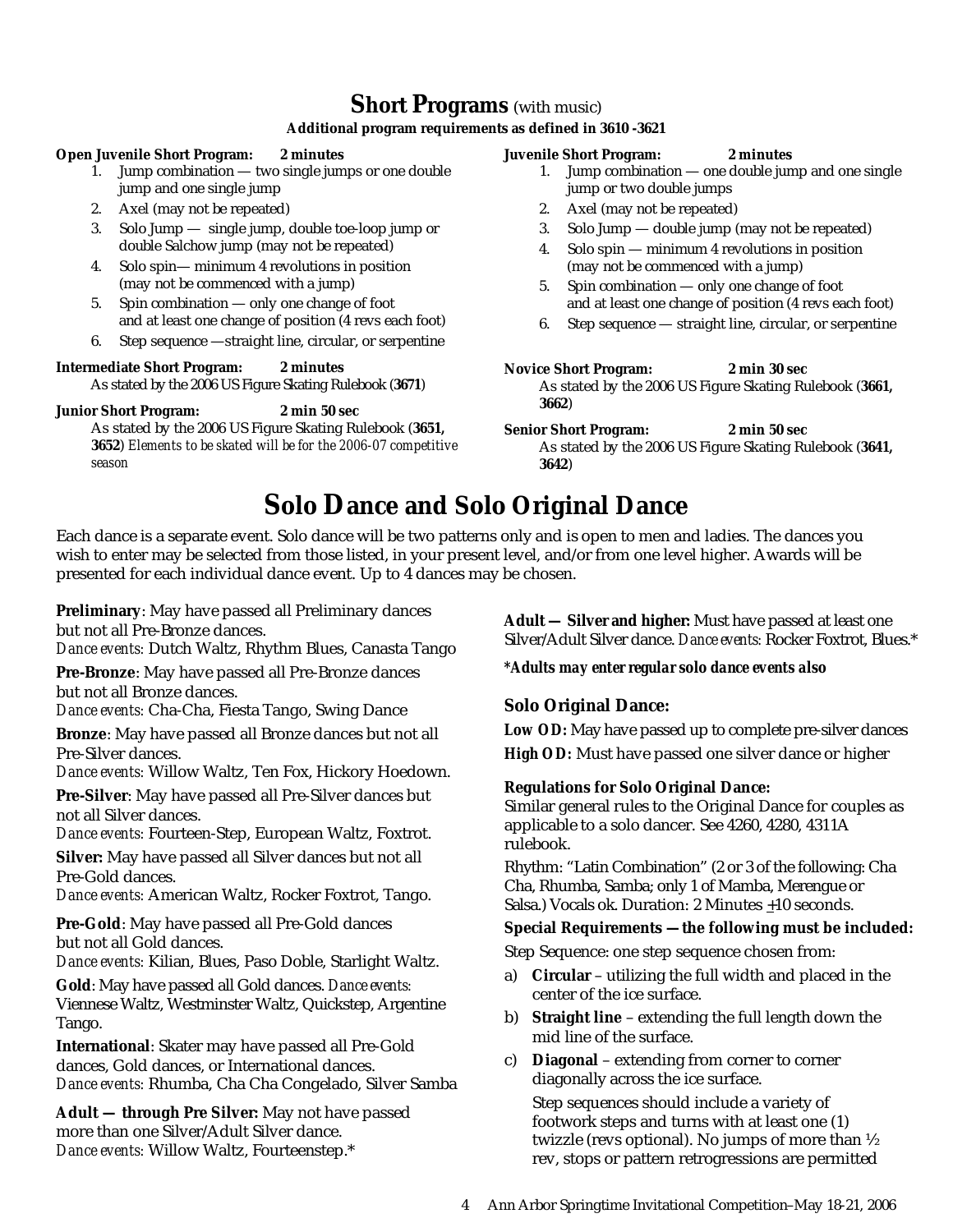during the step sequence.

Spin: one (1) dance spin, but no more, with a minimum of 2 revolutions on one foot after which a change of foot with further revolutions are optional.

**Other Regulations:**

- Stops: Two (2) are permitted (except in the step sequence) to express the character of the music. One may be at the beginning of the program and one during the program. Duration of stops: 5 seconds. Stops are not mandatory but if used must be as described above.
- Jumps: Small hops and half revolution jumps are permitted to express the character of the music.
- Music: Only music with a rhythmic beat throughout may be used. Vocal music is permitted.
- Marking: two marks as described for couples OD with the exception of unison not being a factor.

## **Couple Compulsory Dance**

*Skaters may compete at two levels of dance. Final dance will break a tie.*

**Preliminary:** For beginning couple dancers. *Dances:* Canasta Tango and Dutch Waltz.

**Pre-Juvenile:** Both must have passed 2 Preliminary dance tests but no higher than the Pre-Bronze Dance test. *Dances:* Rhythm Blues and Cha Cha.

**Juvenile:** Both must have passed the Preliminary Dance test. *Dances:* Cha Cha, Hickory Hoedown and Ten-Fox.

**Intermediate:** Both must have passed the Bronze Dance test. *Dances:* Hickory Hoedown, European Waltz, Foxtrot.

**Novice:** Both must have passed at least one Silver dance test. *Dances:* European Waltz, Rocker Foxtrot, Paso Doble.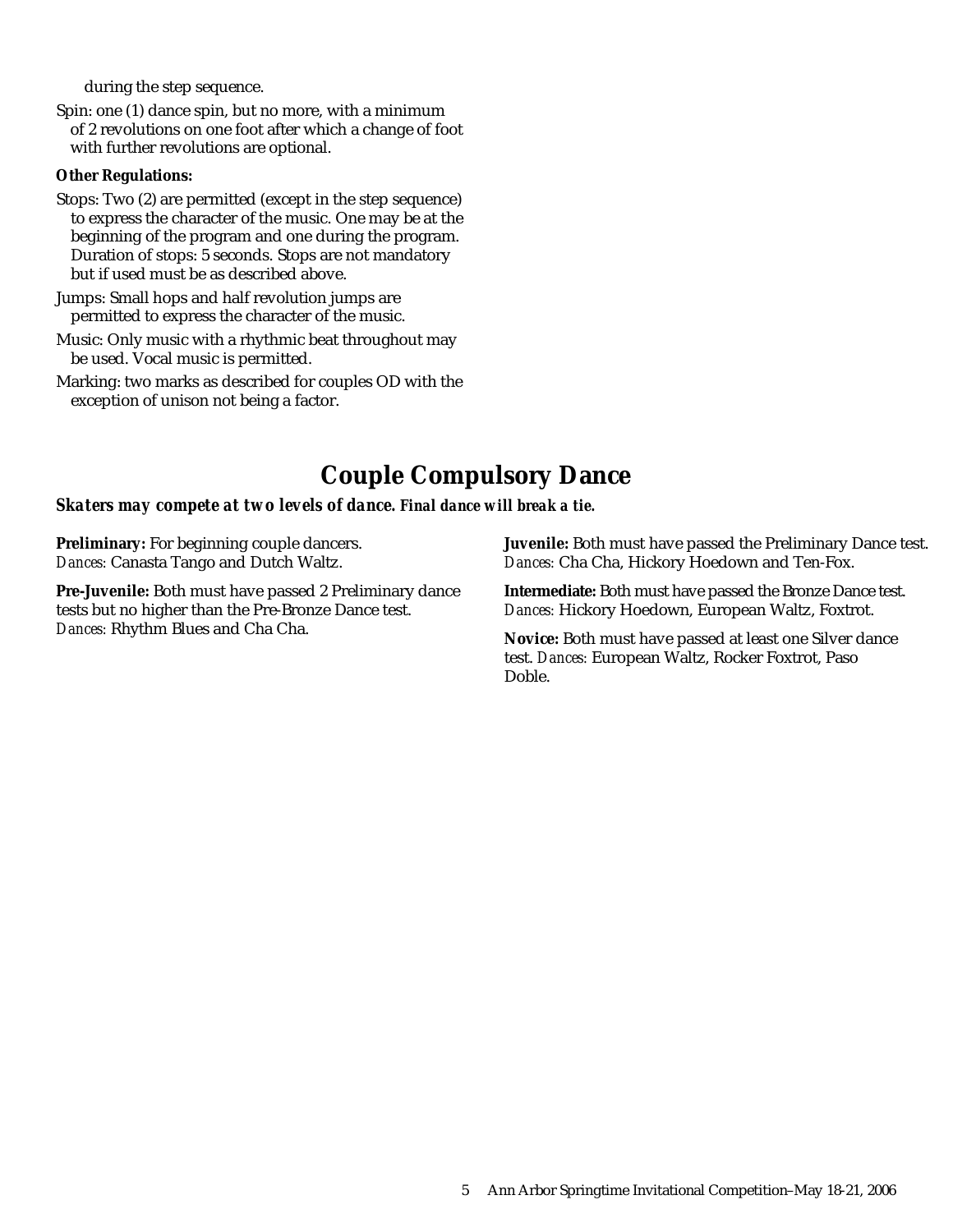# **Entry Form**

### **22nd Annual Ann Arbor Springtime Competition — May 18-21, 2006**

**Form must be completely filled in before it can be processed**

*Read carefully, talk to your coach, and fill in legibly. If you enter the wrong event and need to change it for any reason other than our error, you will be assessed a \$20 change fee.*

| First Name:    |              | Last Name: |               |        | USFSA/SkateCan#:<br>(\$10 fee if left blank) |          |                                   |
|----------------|--------------|------------|---------------|--------|----------------------------------------------|----------|-----------------------------------|
| Address:       |              |            | City:         |        |                                              | State:   | Zip:                              |
| Date of Birth: | Age:         | Sex:       | Female q      | Male q | Partner's Name<br>(Pairs/Dance only)         |          |                                   |
| Day Phone:     | Night Phone: |            | Cell Phone:   |        | Email:                                       |          |                                   |
| Home Club:     |              |            | Coach's Name: |        |                                              | Yes<br>a | Previously competed in AA<br>No q |

| Highest Test Passed: | Check if NOUS Figure Skating tests passed q | Basic Badge Level |
|----------------------|---------------------------------------------|-------------------|
| Free Skating:        | Pair:                                       | Dance:            |
| Date Passed (mo/yr): | Date Passed:                                | Date Passed:      |

**Please check off event(s) entered. One entry form may be used for all events entered***. Each member of a pair/dance team must fill out a separate entry form.*

| Free Skating, Pairs and Couple Dance                 |                                                    | • • Final Round for Juvenile through Senior Free Skating • •     |                                                  |                                                     |  |
|------------------------------------------------------|----------------------------------------------------|------------------------------------------------------------------|--------------------------------------------------|-----------------------------------------------------|--|
| Senior                                               | Intermediate                                       | Pre Juvenile                                                     | Pre-Preliminary Ltd                              | Adult                                               |  |
| [] Short Program<br>[] Free Skating                  | [] Short Program<br>[] Free Skating*               | [] Compulsory<br>[] Free Skating                                 | [] Compulsory<br>[] Free Skating                 | [] Adult Interpretive<br>[] Pre-Bronze Free Skating |  |
| [1] Jr/Sr Artistic Interp                            | [ ] Pairs*<br>[] Couple Dance*                     | [ ] Pairs<br>[] Couple Dance                                     | High Beginner<br>[] Compulsory                   | [] Bronze Free Skating<br>[] Silver Free Skating    |  |
| <b>Junior</b><br>[] Short Program                    | Juvenile<br>[] Short Program                       | Preliminary                                                      | [] Free Skating                                  | [] Gold/Masters Free Skating<br>[ ] Pairs           |  |
| [[] Free Skating<br>Novice                           | [] Free Skating*<br>[ ] Pairs*<br>[] Couple Dance* | [] Compulsory<br>[] Free Skating<br>[ ] Pairs<br>[] Couple Dance | Low Beginner<br>[] Compulsory<br>[] Free Skating | Solo Original Dance<br>[ ] Low                      |  |
| [] Short Program                                     | Open Juvenile                                      | Preliminary Ltd                                                  | <b>Basic Beginner</b>                            | $[ ]$ High                                          |  |
| [[] Free Skating*<br>[ ] Pairs*<br>I   Couple Dance* | [] Free Skating                                    | [] Short Program<br>[] Free Skating                              | [] Compulsory                                    | <i>*Future Champions</i><br>Series events           |  |

| Solo Dance: Write in dances to be skated (maximum of 4) |          | Regular<br>Adult |  |  |
|---------------------------------------------------------|----------|------------------|--|--|
|                                                         | <u>.</u> | ، پ              |  |  |

*Forms with incomplete or illegible information, missing signatures, missing pages, will be assessed a \$10 charge—payable at registration.*

**Check List:**

qEntry Form — *including* US Figure Skating number qCheck, payable to AAFSC qCertification page, signed by:

Club Officer; Athlete; Parent/Guard; Coach

- *Fees:* **\$75 First Juvenile—Senior Singles event**
	- *\$***65** First Beginner—PreJuvenile and Adult Singles event —FS or SP or compulsory or solo dance
	- **\$35** Each additional singles event
	- **\$25** Each additional solo dance event
	- **\$80** First Pairs or Couples Dance event (\$40 per skater)
	- **\$50** Additional Pairs or Couples Dance event (\$25 per skater)

*Special:* **\$40 Basic or Low Beginner Compulsory** (as *only* event)

**DEADLINE FOR POSTMARK IS: March 23, 2006 MAIL TO: Ann Dougherty, 6 Northwick Ct., Ann Arbor, MI 48105** *Spaces are limited within levels: first received — first entered. Mail early.*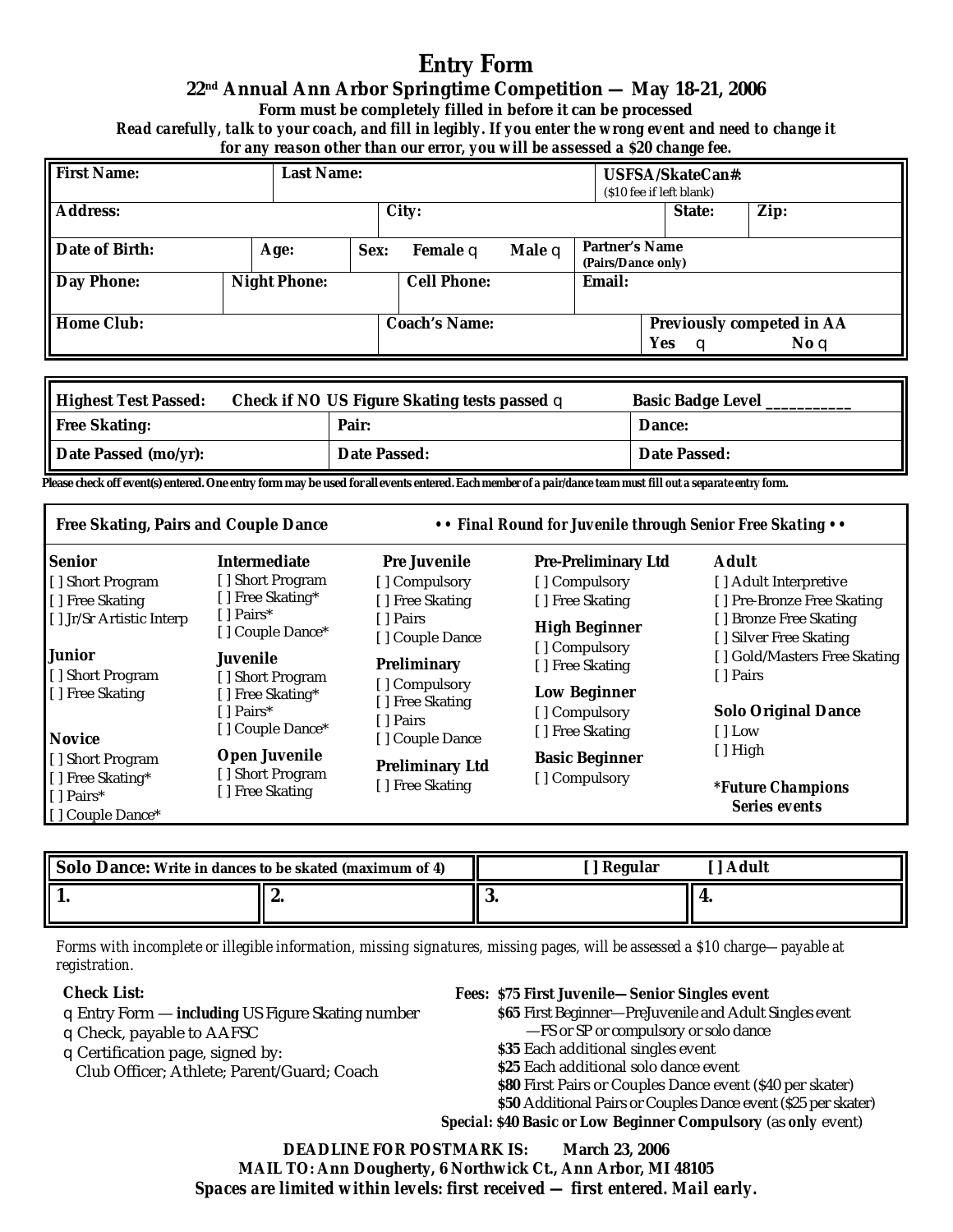## **Certificate of Competitor by Club Officer**

I hereby approve the entry of \_\_\_\_\_\_\_\_\_\_\_\_\_\_\_\_\_\_\_\_\_\_\_\_\_\_\_\_\_\_\_\_\_\_\_\_\_\_\_\_\_\_ (the competitor) into the Ann Arbor Springtime Invitational Competition. I further certify that he/she is a full member in good standing of our club, is an eligible skater as defined in the official Rules of US Figure Skating or Skate Canada, and has passed the appropriate tests to skate the events entered. If you are an individual member, you will certify your own form.

| Club Officer Name: | Title:       |
|--------------------|--------------|
| Signature:         | Telephone #: |

### **Certification by Athlete and Parent/Guardian and Authorization for Emergency Medical Treatment**

*Athlete:* I agree to conduct myself, both on and off the ice, in a manner that will reflect favorable upon this competition and upon the sport of figure skating, and that is consistent with the high standards of the sport. I agree to respect the person and property of others, and in the event I cause injury, damage, or loss to another or to the property of another, I hereby indemnify US Figure Skating, the local Competition Committee, the Ann Arbor Figure Skating Club, and their officers, directors, members, committees, representatives, employees and agents, and agree to hold them harmless against any and all claims that another person may have or which may arise out of such injury, damage or loss, together with any reasonable costs and attorney's fees that may be incurred as result of any such claims, whether valid or not.

*Athlete/Parent/Guardian:* I understand that US Figure Skating and the Ann Arbor Figure Skating Club or organizers of this competition undertake no responsibility for damages or injuries, or loss of property suffered by the competitors. As a condition of and in consideration of the acceptance of their entries or participation therein, all entrants, their parents and guardians and officials shall be deemed to agree to assume all risks of injury to their person and property resulting from, caused by or connected with, the conduct and management of the competition, and to waive and release any and all claims which they may have against any officials, US Figure Skating, organizers of the competition, the Ann Arbor Figure Skating Club and its officers, and their entries shall be accepted only on such condition (see rule 3222).

In the event (I)(parent if athlete is under 18 years of age) or (my son/daughter) am unavailable, I hereby give permission for any emergency medical treatment and further authorize and consent to the release of any pertinent medical information and records regarding the treatment, diagnosis, and/or examination of (myself) (my son/daughter) to the medical committee of the competition for which I am entered by the physician representative of the medical committee of the sanctioned competition in which (I) (my son/daughter) is entered.

| Athlete's Signature | Date |
|---------------------|------|
|---------------------|------|

**Parent/Guardian's Signature:** (If Athlete is under age 18) **Date**

\_\_\_\_\_\_\_\_\_\_\_\_\_\_\_\_\_\_\_\_\_\_\_\_\_\_\_\_\_\_\_\_\_\_\_\_\_\_\_\_\_\_\_\_\_\_\_\_\_\_\_\_\_\_\_\_\_\_\_\_\_\_\_ \_\_\_\_\_\_\_\_\_\_\_\_\_\_\_\_\_\_\_\_\_\_

### **Coach's Certification**

I have read this entry form and certify that it is complete and that the competitor is eligible to enter the specified events:

\_\_\_\_\_\_\_\_\_\_\_\_\_\_\_\_\_\_\_\_\_\_\_\_\_\_\_\_\_\_\_\_\_\_\_\_\_\_\_\_\_\_\_\_\_\_\_\_\_\_\_\_\_\_\_\_\_\_\_\_\_\_\_ \_\_\_\_\_\_\_\_\_\_\_\_\_\_\_\_\_\_\_\_\_\_

| Coach's Name: |                  | Association #: |      |
|---------------|------------------|----------------|------|
| Signature:    |                  | Email:         |      |
| Day Phone #:  | Evening Phone #: | Cell Phone #:  |      |
| Address:      | City:            | State:         | Zip: |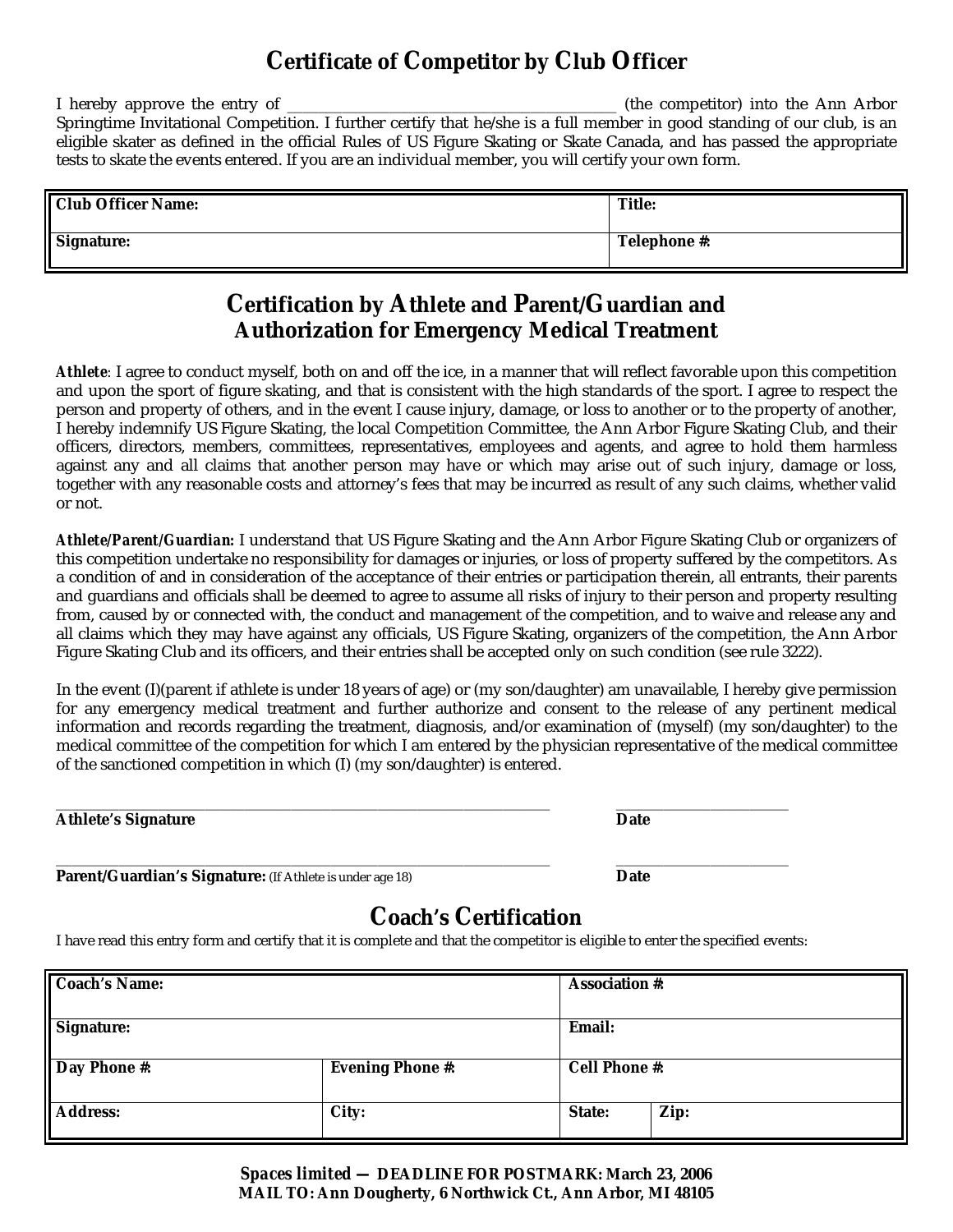### **Lodging and Transportation for the 2006 Ann Arbor Springtime Invitational Competition**

There are over 30 hotels and/or motels within a 15-mile range of the Ice Cube. Rooms have been blocked at a number of them. You must indicate your affiliation with the Ann Arbor Figure Skating Club, or figure skating to get these rooms. Block rooms will be released a month before the competition; make your reservations before April 21, 2006. For additional information call the Ann Arbor Convention and Visitors Bureau at (800) 888-9487 or visit their World Wide Web site at **[www.annarbor.org](http://www.annarbor.org)**

Northwest/KLM/Continental is the Preferred Airline of the Ann Arbor Springtime Invitational. Tickets booked 30 days in advance are eligible for a 10% discount (5% if booked less than 30 days in advance), by referencing WorldFile NYUBL. Tickets may be booked by your travel agent using this WorldFile code, or by calling Northwest Airlines Meeting Services Reservation Desk at (800) 328-1111 Monday to Friday, from 8:00am – 8:30pm ET.

> **Hotels Tell the hotel reservation clerk you are with the Ann Arbor Figure Skating Club Competition** *\*Hotels with AAFSC Blocks*

**\*Hampton Inn South** 925 Victors Way Ann Arbor, MI 48108 (I-94 & State Street Exit) 734-665-5000; 800-426-7866 \$82/night

**\*Fairfield Inn by Marriott** 3285 Boardwalk Ann Arbor, MI 48108 (I-94 & State Street Exit) 734-995-5200 \$85/night

**Four Points by Sheraton** 3200 Boardwalk Ann Arbor, MI 48108 (I-94 & State Street Exit) 734-996-0600 [www.fourpointsannarbor.com](http://www.fourpointsannarbor.com)

**Courtyard by Marriott** 3205 Boardwalk Ann Arbor, MI 48108 (I-94 & State Street Exit) 734-995-5900; 800-321-2211

**Residence Inn—Marriott** 800 Victors Way Ann Arbor, MI 48108 (I-94 & State Street Exit) 734-996-5666; 800-331-3131

**Studioplus** 3265 Boardwalk St. Ann Arbor, MI 48108 (I-94 & State Street Exit) 734-997-7623

**\*Kensington Court** 610 Hilton Blvd. Ann Arbor, MI 48108 (I-94 & State Street Exit) 737-761-7800; 800-344-7829 \$85/night

**\*Holiday Inn Express** 610 Hilton Blvd. Ann Arbor, MI 48108 (I-94 & State Street Exit) 734-761-7800; 800-344-7829 \$75/night

**Weber's Inn** [www.webersinn.com](http://www.webersinn.com) 3050 Jackson Rd Ann Arbor, MI 48103-1997 (I-94 & Jackson Rd. Exit) 734-769-2500 4-star hotel

**Red Roof Inn—South University** 3505 S. State St. Ann Arbor, MI 48108 (I-94 & State Street Exit) 734-665-3500

**Candlewood Suites** 701 Waymarket Way Ann Arbor, MI 48108 (I-94 & Ann Arbor-Saline Rd. Exit) 734-741-0687

**Extended Stay America** 1501 Briarwood Circle Dr. Ann Arbor, MI 48108 (I-94 & State Street Exit) 734-332-1980

**\*Holiday Inn—North Campus** 3600 Plymouth Rd. Ann Arbor, MI 48105 (US 23 & Plymouth Rd. Exit) 734-769-9800 \$79/night

**\*Microtel Inn & Suites** 3610 Plymouth Rd. Ann Arbor, MI 48105 (US 23 & Plymouth Rd. Exit) 734-997-9100 \$79/night

**Comfort Inn** 3501 S. State St. Ann Arbor, MI 48108 (downtown) 734-761-8838

**Red Roof Inn—North Campus** 3621 Plymouth Rd. Ann Arbor, MI 48105 (US 23 & Plymouth Rd. Exit) 734-996-5800; 800-733-7663

**Hawthorne Suites (North)** 3535 Green Rd. Ann Arbor, MI 48105 (US 23 & Plymouth Rd. Exit) 734-665-9142

**Hampton Inn North** 2300 Green Rd. Ann Arbor, MI 48105 (US 23 & Plymouth Rd. Exit) 734-996-4444